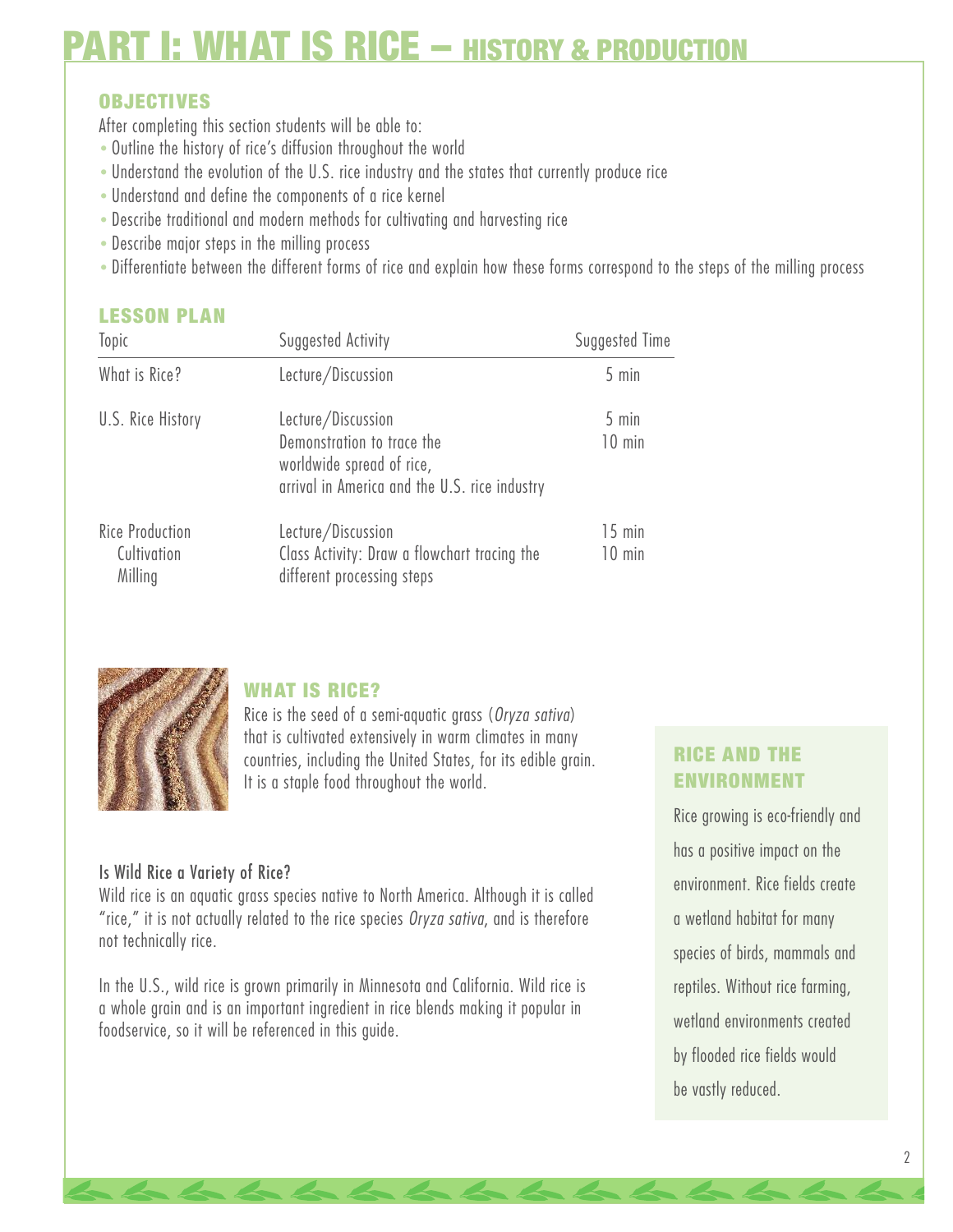## **U.S. RICE HISTORY**

- *•* Rice was originally cultivated in the area between India and China as far back as 2000 BC.
- *•* Short grain rice developed in the Yangtze River valley in south-central China, and long grain varieties in the Indian sub-continent. Rice production gradually moved to Southeast Asia, Persia (Middle East), Europe and Africa, and then to America.
- *•* Rice first arrived in North America in the late 1680s, most likely from Madagascar. Lore has it that a storm-battered ship sailed into harbor in Charles Towne, South Carolina. To repay the colonists for repairs to his ship, the captain gave a small quantity of "Golden Seed Rice" to a local planter.



Over the centuries rice cultivation spread from China to Southeast Asia, Persia (the Middle East), Europe and Africa before coming to America.

- *•* The low-lying marshlands of the Carolinas and Georgia were ideal for rice production. By 1700, rice was a major crop for the colonists. Carolina Gold rice, now a small heirloom crop, soon became Europe's most sought-after rice.
- *•* Following the Civil War, rice production in the Carolinas and Georgia gradually ended due to hurricanes and economic conditions.
- *•* Over the 300 years since the U.S. rice industry began, rice production gradually moved westward, taking root in today's mid-south and gulf coast rice-producing areas. In California, the 1849 Gold Rush brought people from all nations, many of whom were rice eaters. By 1920, Sacramento Valley farmers had established the California rice industry.

#### **WHERE IS U.S. RICE GROWN?**

In the United States today, rice production is concentrated in six states: Arkansas, California, Louisiana, Mississippi, Missouri and Texas. The Mississippi delta, which includes areas of Arkansas, Louisiana, Mississippi and Missouri, is the largest riceproducing region, with Arkansas accounting for 45% of the total U.S. rice acreage. Southern states produce an abundance of long grain and some medium grain rice. California is the second largest rice-growing state, with medium and short grain rice along with a number of specialty varieties in the Sacramento Valley. U.S.-grown rice is renowned for high-quality rice products enjoyed in the U.S. and around the world.

| U.S. Rice Production (2008 Crop) |                                           |                  |                                         |
|----------------------------------|-------------------------------------------|------------------|-----------------------------------------|
| State                            | Area Harvested<br>$(1,000 \text{ acres})$ | Yields<br>(lbs.) | Production<br>$(1,000 \text{ cut.})$ ** |
| Arkansas                         | 1,395                                     | 6,660            | 92,900                                  |
| California                       | 517                                       | 8,320            | 43,000                                  |
| Louisiana                        | 464                                       | 5,830            | 27,000                                  |
| Mississippi                      | 229                                       | 6,850            | 15,700                                  |
| Missouri                         | 199                                       | 6,620            | 13,200                                  |
| Texas                            | 172                                       | 6,900            | 11,900                                  |
| <b>United States</b>             | 2,976                                     | $6,846*$         | 203,700                                 |

The U.S. produces about 19 billion pounds of rice annually in six states.

\*U.S. average.

\*\*"cwt" is the standard industry measurement for "hundred weight", or 100 lbs. Source: USDA, Crop Production 2008 Annual Summary, January 2009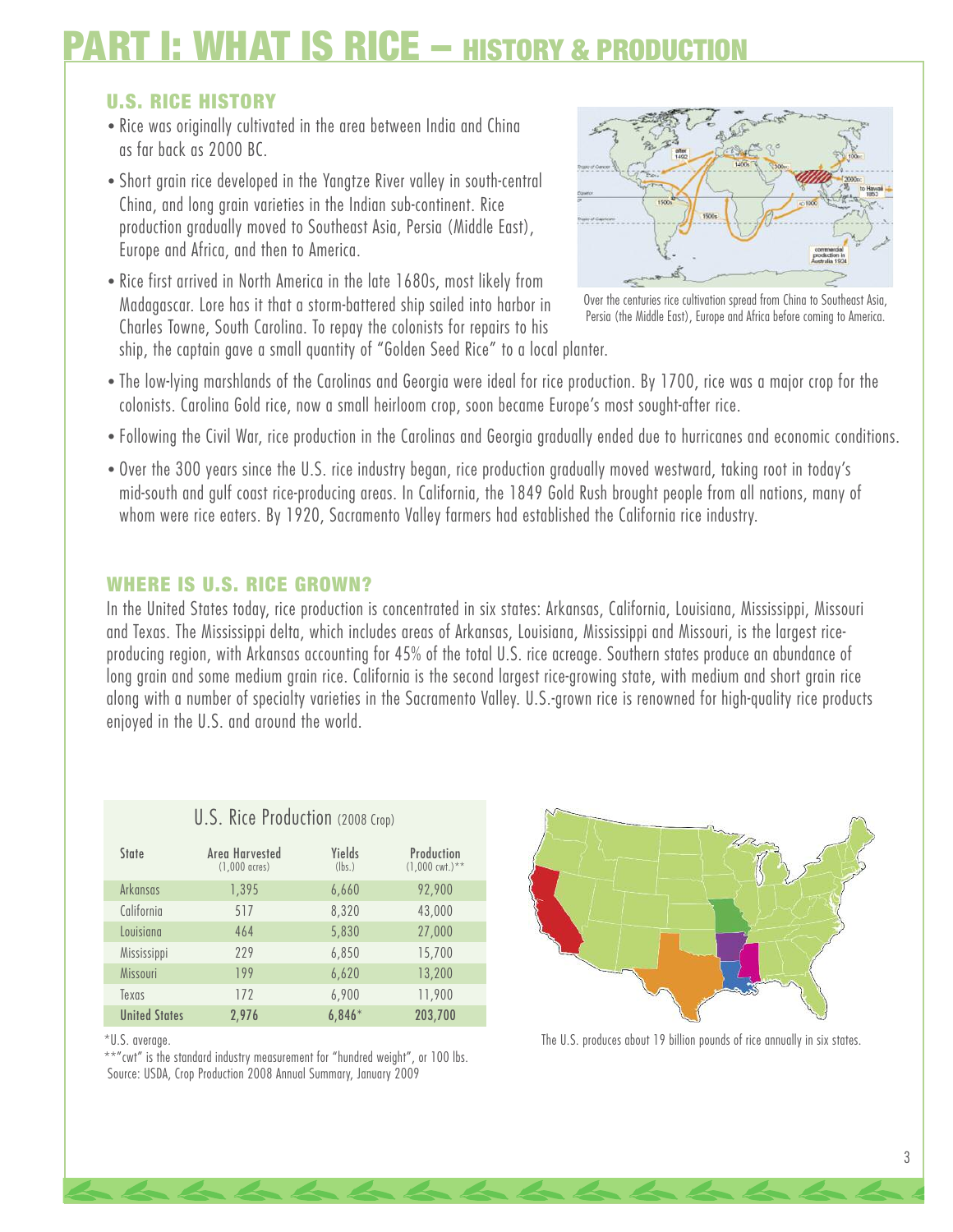# **U.S.-GROWN RICE**

- *•* Research shows that chefs and foodservice operators prefer to buy U.S.-grown rice to support local farmers and the U.S. economy.
- *•* The USA Rice Federation's "Grown in the USA" logo identifies rice that is grown and packaged in the U.S. for domestic and worldwide markets.



- *•* Over 80 percent of the rice consumed in the U.S. is grown here. U.S. rice farmers produce about 19 billion pounds of rice each year.
- *•* The U.S. is the 4th largest rice exporter, sending 50 percent of annual production to overseas customers.
- *•* Operations that choose U.S.-grown rice ensure that they are serving products grown and harvested by farmers according to the highest production and quality standards.

### **RICE PRODUCTION**

Rice makes its journey from field to table over a two-step route: Cultivation and Milling.

### **Cultivation**

#### Flooding

Rice is cultivated differently than other grains because it requires controlled flooding and draining of the land.

- *•* Flooding early in the rice plant's development provides moisture, reduces weeds and controls pests.
- *•* Draining occurs at the proper point in the plant's maturation to ensure that the grain dries in time for harvesting.

These conditions occur naturally in some tropical and subtropical areas where the rainfall patterns are ideal for rice cultivation. In many countries, such as the United States, flooding is done through irrigation for better control from planting through harvest.

#### Irrigation

- *•* Growing rice through irrigation begins by flooding the land to a depth of two to three inches.
- *•* Rice grains are scattered over the water or young rice plants are individually planted into the muddy water. Today, rice farmers in the United States use modern technology, and the seeds are often spread over fields using airplanes.
- *•* It takes three to six months for the rice to reach maturity. Harvest time is signaled when the moisture content of the grain reaches 18 to 23%.

#### Rice Harvest

- *•* When the rice is ready for harvesting the fields are drained and the rice grains are separated from the stalks.
- *•* The harvested grain is dried. Traditionally this was done in the sun, but modern farms use forced air blowers to dry the rice to approximately 12 to 14% moisture content depending on the type of rice.
- *•* Dried rice is called "paddy," "rough" or "cargo" rice.

# **ORGANIC RICE**

U.S. organically produced rice is available in all types including short, medium and long grain white and whole grain brown rice. Organic rice is farmed using environmentally sustainable practices regulated by the USDA's standards for organic certification of foods.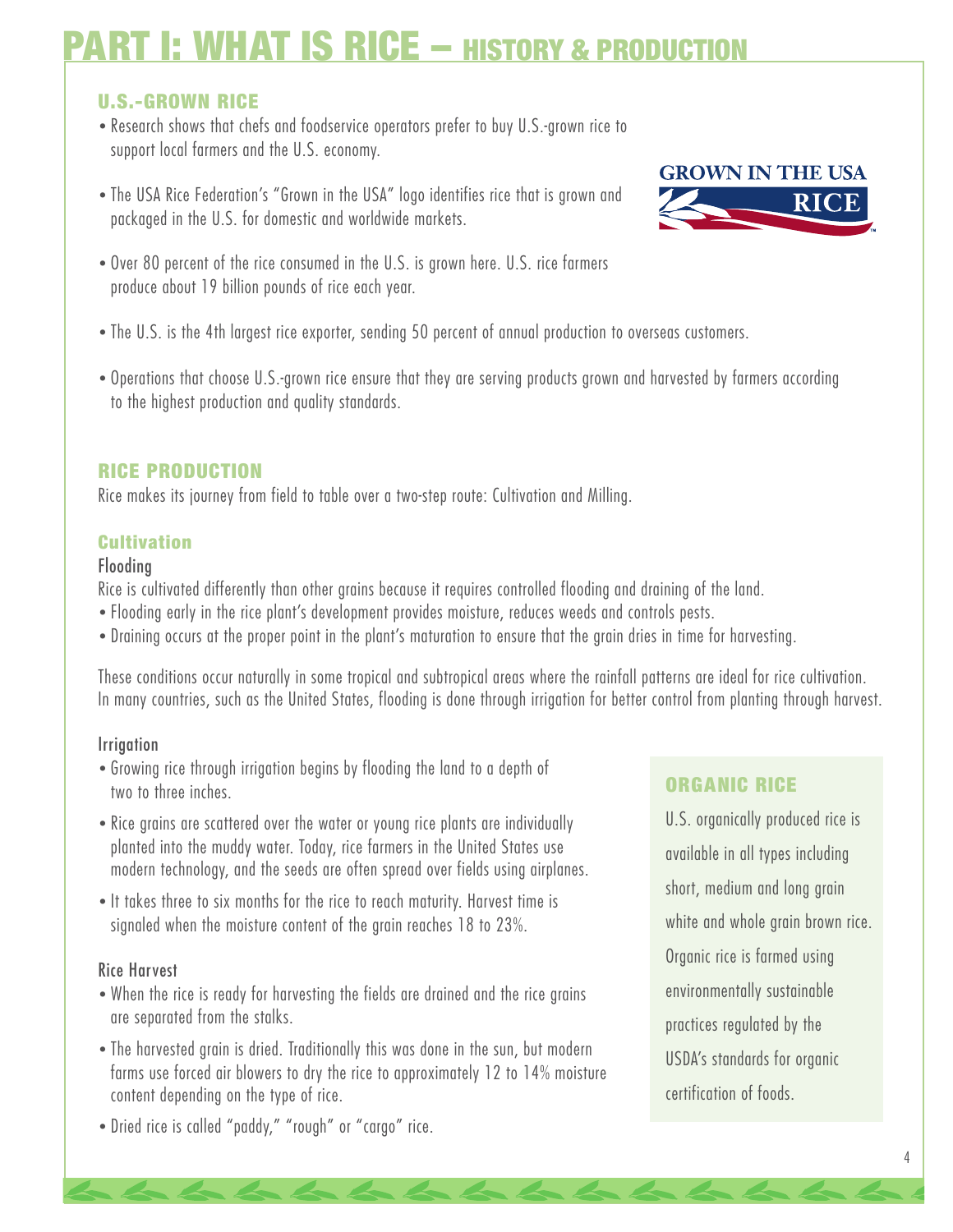#### **Milling**

Milling transforms the indigestible paddy rice into food consumable by humans.

Anatomy of a Rice Grain (Four Major Parts):

- 1. Hull The fibrous indigestible shell of the rice kernel. The hull must be removed to make rice edible for humans.
- 2. Bran The outer layer of the dehulled rice kernel. Rice bran ranges in color (due to the presence of naturally antioxidant-rich pigments) from pale tan to brown and from red to purple-black.
- 3. Endosperm The large interior of the rice kernel, which includes most of the protein, starch, vitamins and minerals.
- 4. Germ The embryo of the rice kernel, which would sprout into a new plant if allowed to germinate. The germ contains most of the oil in the rice kernel.

#### **MILLING STEPS**

#### **(See Rice Processing Flow Chart in Additional Resources)**

Rice can be milled to varying degrees.

- 1. The outside layer (the hull or husk) is inedible and is removed. All rice that is used for human food has the hull removed by machines called "shellers."
- 2. The remaining grain is called "whole grain rice," the most common type being "brown rice," although black rice and red rice are also whole grain rices. It contains the endosperm, germ and bran. The color of the bran determines the actual color of the whole grain rice, such as brown, black or red. Any rice with bran and germ intact is 100 percent whole grain rice.
- 3. To turn whole grain brown rice into white rice, the grains are passed through machines that rub the grains together to remove the bran and germ.
- 4. Brown and white rice are both sorted to remove any broken rice kernels.
- 5. In the United States, most white rice is enriched by coating the surface with a thin layer of nutrients including thiamin, niacin, iron and folic acid. To preserve the nutrients in enriched rice, it is recommended that it should not be rinsed before or after cooking.

| <b>Types of Rice by Milling</b>          | <b>Degree of Milling</b>                         | <b>Description</b>                                                                                                                                                                |
|------------------------------------------|--------------------------------------------------|-----------------------------------------------------------------------------------------------------------------------------------------------------------------------------------|
| Paddy Rice                               | None                                             | The whole rice grain after harvest before it is<br>milled. It is indigestible by humans (paddy rice<br>may be used for animal feed).                                              |
| Whole Grain Rice<br>(such as Brown Rice) | Hull (husk) removed<br>with bran and germ intact | 100% whole grain rice takes on the natural<br>color of the bran; has a chewy texture and<br>nutty flavor; contains vitamins, minerals, fiber,<br>antioxidants and phytonutrients. |
| White Rice                               | Hull, bran and germ<br>removed                   | A nutritious, complex carbohydrate and the<br>predominant form of rice consumed around<br>the world. It is white to off-white in color,<br>has mild flavor and aroma.             |

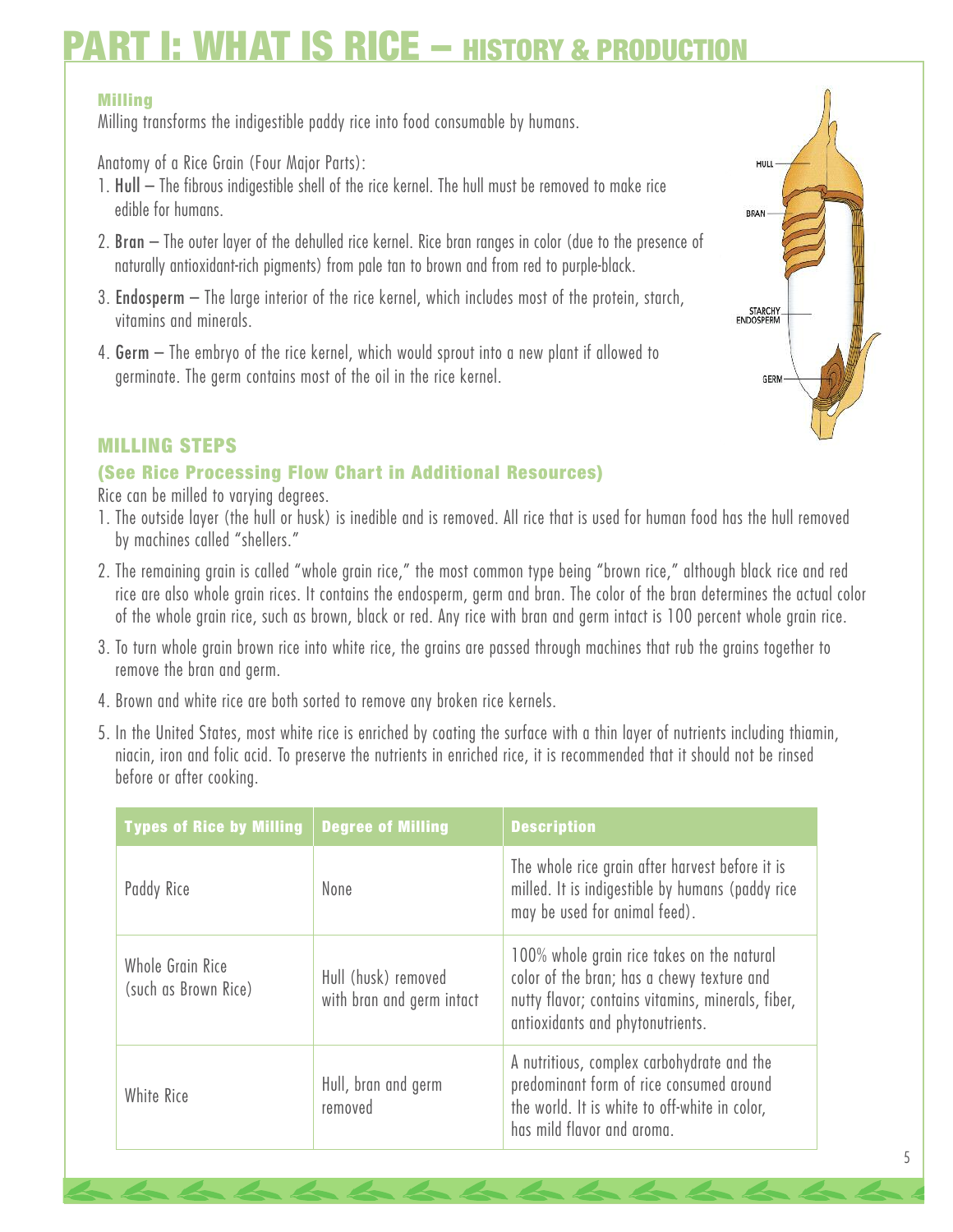Visit **www.MenuRice.com** for more information on all of these topics.

### **REVIEW/QUIZ QUESTIONS**

- 1. How much of the rice that is consumed in the U.S. is grown here?
- 2. Rice has been cultivated since \_\_\_\_\_\_\_ a) The Civil War b) 20 Million BC c) 2000 BC
- 3. In the 1800s, the U.S. produced rice that was at that time considered some of the finest in the world. What was the name of this rice?
- 4. What is unique about the cultivation of rice as compared to other grains?
- 5. What is the most widely known and available type of whole grain rice?
- 6. The Mississippi delta produces more rice than any other area of the U.S. In which region of the U.S. is the Mississippi delta located?
	- a) West coast b) South-central c) New England
- 7. Which state has the most acreage devoted to rice? a) Arkansas b) South Carolina c) California d) Texas
- 8. Name the four parts of the rice kernel.
- 9. What region in California produces an abundance of medium and short grain rice?
- 10. Name the nutrients used to enrich rice.